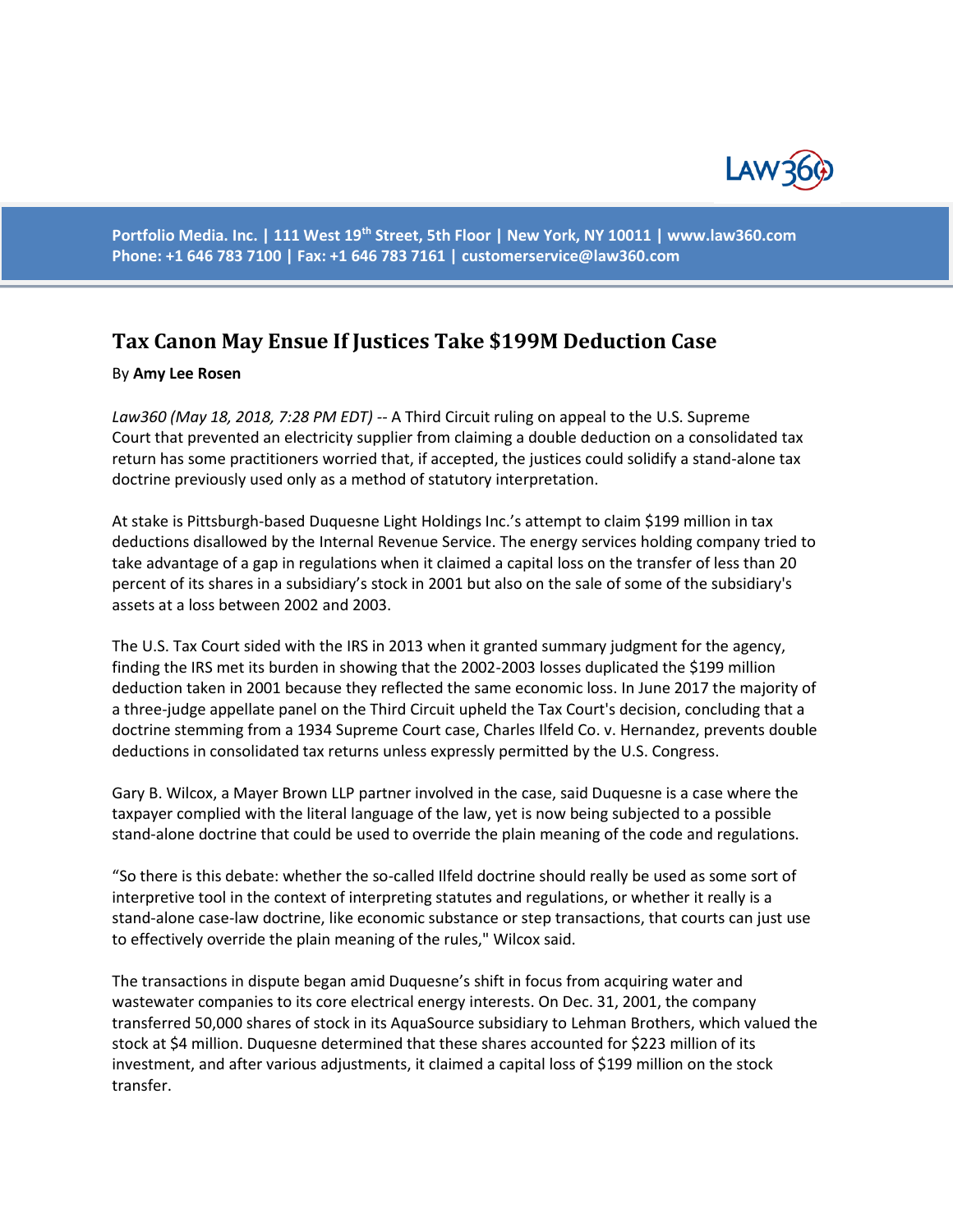The company incurred further losses when, from March 2002 through 2003, AquaSource sold its assets, including all of AquaSource's stock interests that it directly and indirectly held in eight of its own subsidiaries. But the IRS concluded that \$199 million of those losses between 2002 and 2003 were disallowed under the Ilfeld doctrine.

Wilcox said Duquesne's decision in 2002 and 2003 to sell assets for a loss, which achieved what is known more technically as loss duplication, occurred during a regulatory gap created when the Federal Circuit in 2001 struck down a final loss disallowance regulation, Treas. Reg. § 1.1502-20, in a case called Rite Aid Corp. v. U.S., which had previously prevented the up-front stock loss. The U.S. Department of Treasury had never gone after the deduction of losses when a subsidiary sold assets for a loss following a parent company claiming a loss on the sale of subsidiary stock, he said.

The government said it would not challenge the finding in Rite Aid or submit the case to the U.S. Supreme Court, so taxpayers knew the government would no longer challenge similar stock losses because those regulations that had previously denied it had been invalidated by the Federal Circuit, Wilcox said.

Duquesne likely decided to deduct both the capital loss on the stock transfer and the loss on the sale of the subsidiary's assets because the company was relying on the fact that when the government said it would issue regulations in the future, the IRS and Treasury never indicated they would focus on denying the subsidiary's asset loss, he said.

The government in 2002 and 2003 issued stopgap regulations, Treas. Reg. § 1.337(d)-2T, that applied when Duquesne took the loss duplication, but such regulations did not prohibit the loss, so the company technically acted when there were no regulations that prohibited taking the losses from the stock sale and also from the subsidiary asset sale, Wilcox said.

"In fact, when they actually wrote the replacement regs, they did not attempt to deny the asset loss," Wilcox said. "They even admitted it would be inadministrable to go after the asset loss, yet that's exactly what they asked the court to do."

Wilcox said how one feels about Duquesne depends on one's view about the roles of the court and whether it is within their role to effectively write regulations.

"I'm disturbed by what happened here because taxpayers were told that after Rite Aid, these issues would be dealt with by regulations," he said.

Regulations, which are typically prospective, did not give any notice the government would be challenging taxpayers on the basis of Ilfeld, yet that's what they did in the Third Circuit, he said. That judicial decision can be applied retroactively to other taxpayers, while a regulation would have been subject to full notice and comment and only applied prospectively.

"That's the harsh reality of the government trying to make law through the courts," Wilcox said. "It could be a slippery slope. Certainly the other circuits have not limited Ilfeld to consolidated return cases."

Duquesne submitted a petition for certiorari to the U.S. Supreme Court in February, saying regulatory provisions unambiguously allowed the company to take all of the deductions it claimed. The utilities company said the Third Circuit conducted an incorrect interpretation because the Supreme Court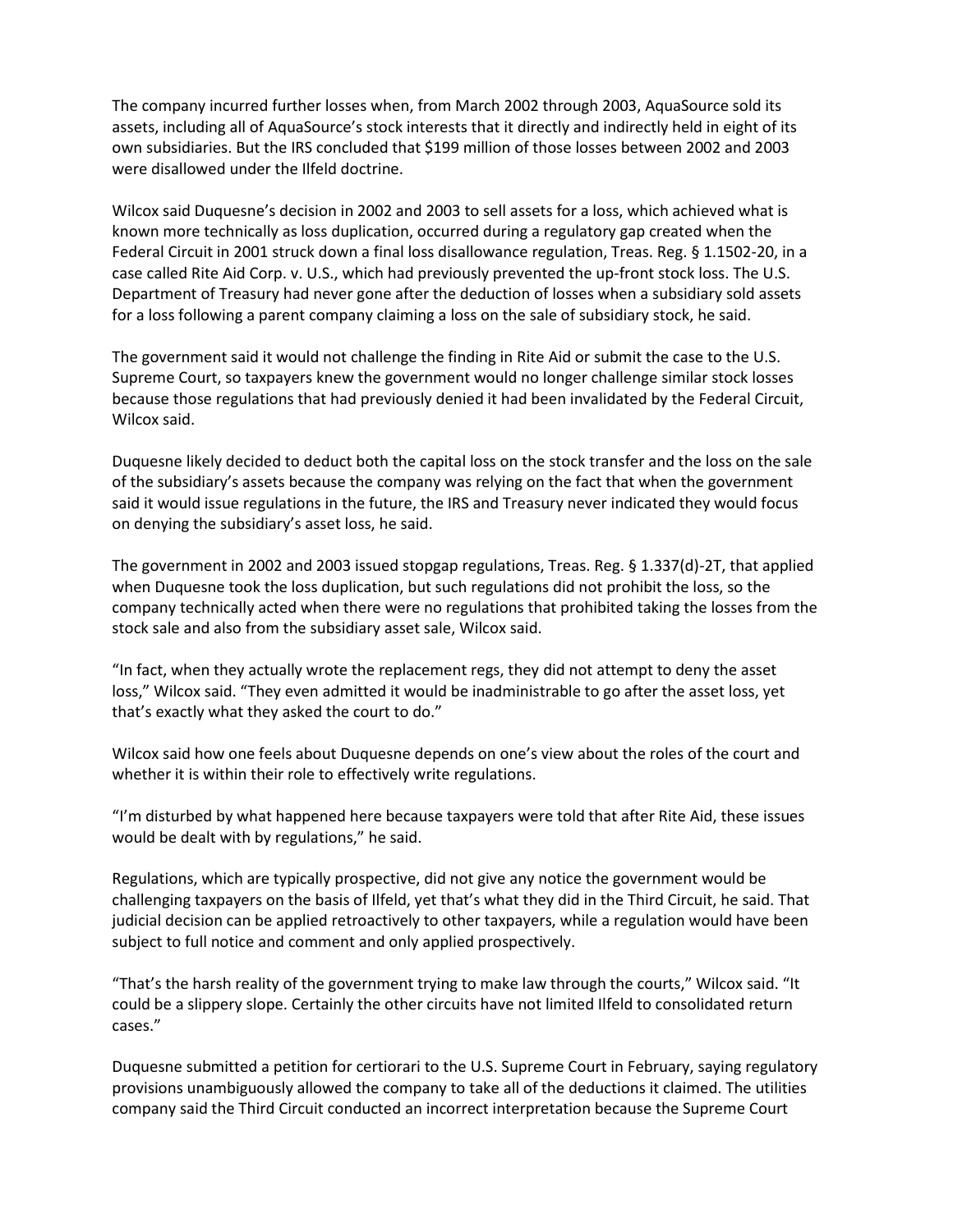never had held that the IRS has the license to disallow deductions expressly authorized by a common-law no-double-deduction rule.

The Cato Institute argued on behalf of Duquesne in March, saying in an amicus brief the Third Circuit finding created "perverse incentives" for federal agencies to interpret their own law, which violates the separation-of-powers doctrine.

The government responded on May 11, urging the Supreme Court to drop the case because no circuit conflicts existed in how Ilfeld had been interpreted and legal precedent was properly applied. The government called Duquesne's assertion of a "deep conflict" to be mistaken because it "cited no decision that describes the Ilfeld doctrine as a substantive rule of tax law or otherwise rejects the view that it functions as an interpretive principle."

Ruth Mason, a professor at the University of Virginia School of Law, said taking on the case could help resolve a split among the circuits. While Ilfeld held the duplicate deduction was prohibited by the clear language of the applicable regulation, the court also said for public policy reasons that a taxpayer should not be allowed to take two deductions for a single economic loss.

"The question raised by Duquesne, which has gotten different answers in different circuits, is whether the 'no double deduction rule' is a rule of statutory interpretation — so that, on balance, where the statute is unclear, courts should not interpret it to provide duplicative deductions — or a mandate, such that no double deductions are allowed unless each deduction plus the duplication of the deduction is authorized," Mason said.

Mason said, based on her reading of Duquesne's brief, her understanding of the circuit split is that some courts say a taxpayer cannot have a double deduction unless it is expressly authorized, such as in the Third, Eighth and Ninth circuits. However, the First, Fifth and Tenth circuits say Ilfeld is a general canon of statutory regulation. If Ilfeld is a general canon of statutory interpretation, then if there are two clear statutes or regulations that each authorize a deduction, then the taxpayer gets both deductions — unless there's a contrary statement.

Ilfeld is better as a method of statutory interpretation because if it is instead read as a hard-and-fast rule of no double deductions unless expressly authorized, that would lead to a situation in which a taxpayer may have to decide which of two clearly applicable laws apply, which is not an ideal situation, Mason said.

Don Leatherman, professor at the University of Tennessee College of Law, told Law360 Duquesne is important because it addresses the scope of the government's power to prevent double deductions in consolidated tax returns when there may not be a direct regulation that prohibits it.

"I think the reason why this is an important case has a lot to do with the interpretation of regulations and how much deference a court should give to an administrative agency that hasn't explicitly stated a rule or standard that it wants to apply," Leatherman said. "If you follow at least one interpretation of the majority opinion of the third circuit in Duquesne and you follow it to its logical conclusion, it would allow the IRS to deny deductions currently under the regulations in § 1.1502-36, which is the unified loss rule."

That would allow an aggressive tax administrator to deny almost any deduction, which is bad from both an administrative and taxpayer complaint standpoint because the rules are complicated enough